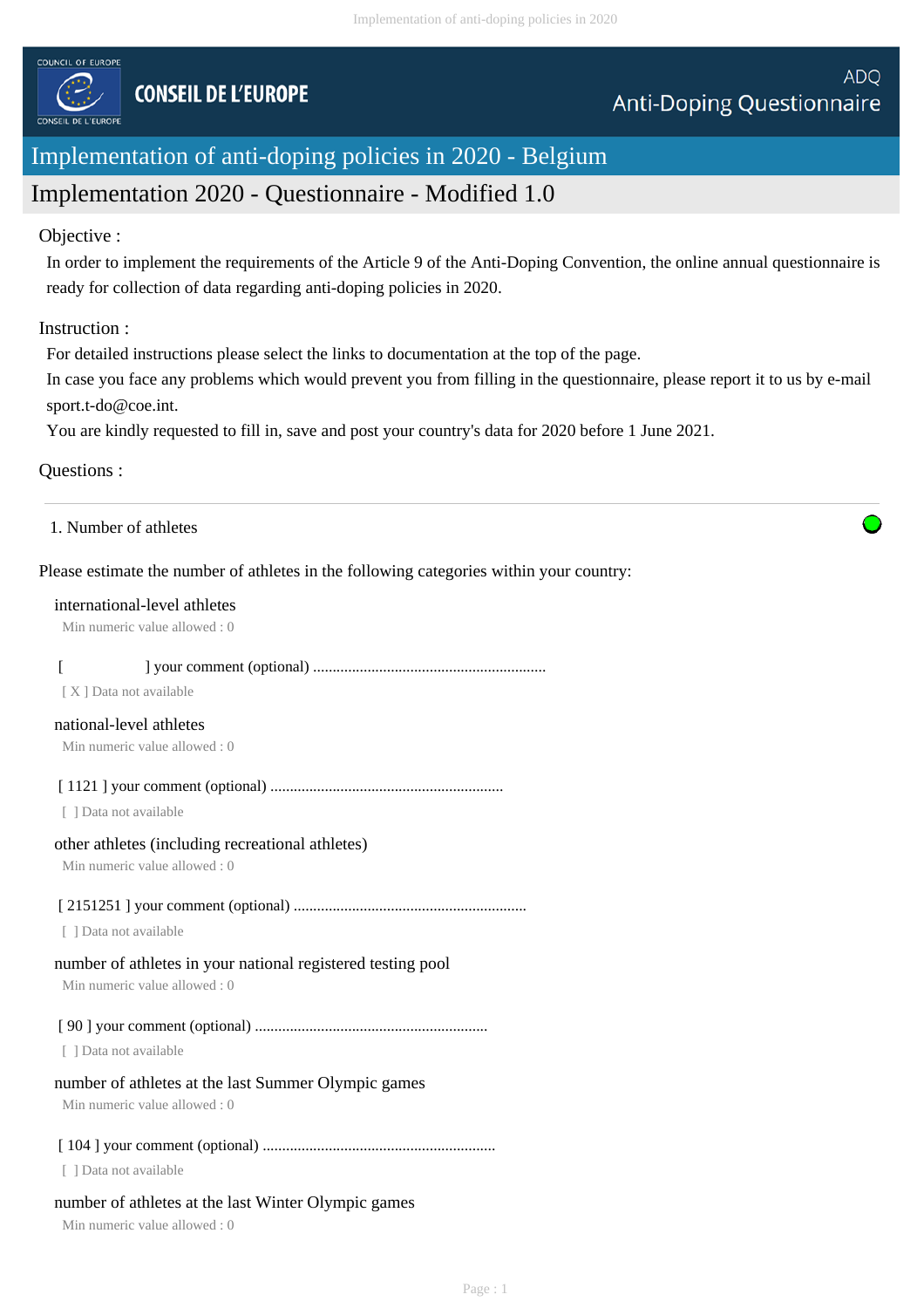| [ ] Data not available                                                                                                                     |
|--------------------------------------------------------------------------------------------------------------------------------------------|
| number of athletes at the last Summer Paralympic games                                                                                     |
| Min numeric value allowed: 0                                                                                                               |
|                                                                                                                                            |
| [ ] Data not available                                                                                                                     |
| number of athletes at the last Winter Paralympic games<br>Min numeric value allowed: 0                                                     |
|                                                                                                                                            |
| [ ] Data not available                                                                                                                     |
| 2. Doping definition                                                                                                                       |
| What is the definition of "doping in sport" used in your country?                                                                          |
|                                                                                                                                            |
|                                                                                                                                            |
|                                                                                                                                            |
|                                                                                                                                            |
| 3. Doping list                                                                                                                             |
| Which list of banned pharmacological classes of doping agents and doping methods (i.e. Prohibited List) is implemented in<br>your country? |
| [X] Prohibited List, as adopted by the Executive Committee of WADA. Your comment (optional)                                                |
| [X] List of banned pharmacological classes of doping agents and doping methods, as adopted by the Monitoring Group (T-DO). Your            |
| [X] Prohibited List, as adopted by the Conference of Parties of the International Convention against Doping in Sport (UNESCO).             |
|                                                                                                                                            |
| 4. Additional doping lists                                                                                                                 |
| For the purposes of restricting availability of doping substances, are there other lists than those defined in the question 3?             |
|                                                                                                                                            |
|                                                                                                                                            |
| 5. Anti-doping laws                                                                                                                        |
| Are there any anti-doping laws in your country?                                                                                            |
|                                                                                                                                            |
|                                                                                                                                            |
|                                                                                                                                            |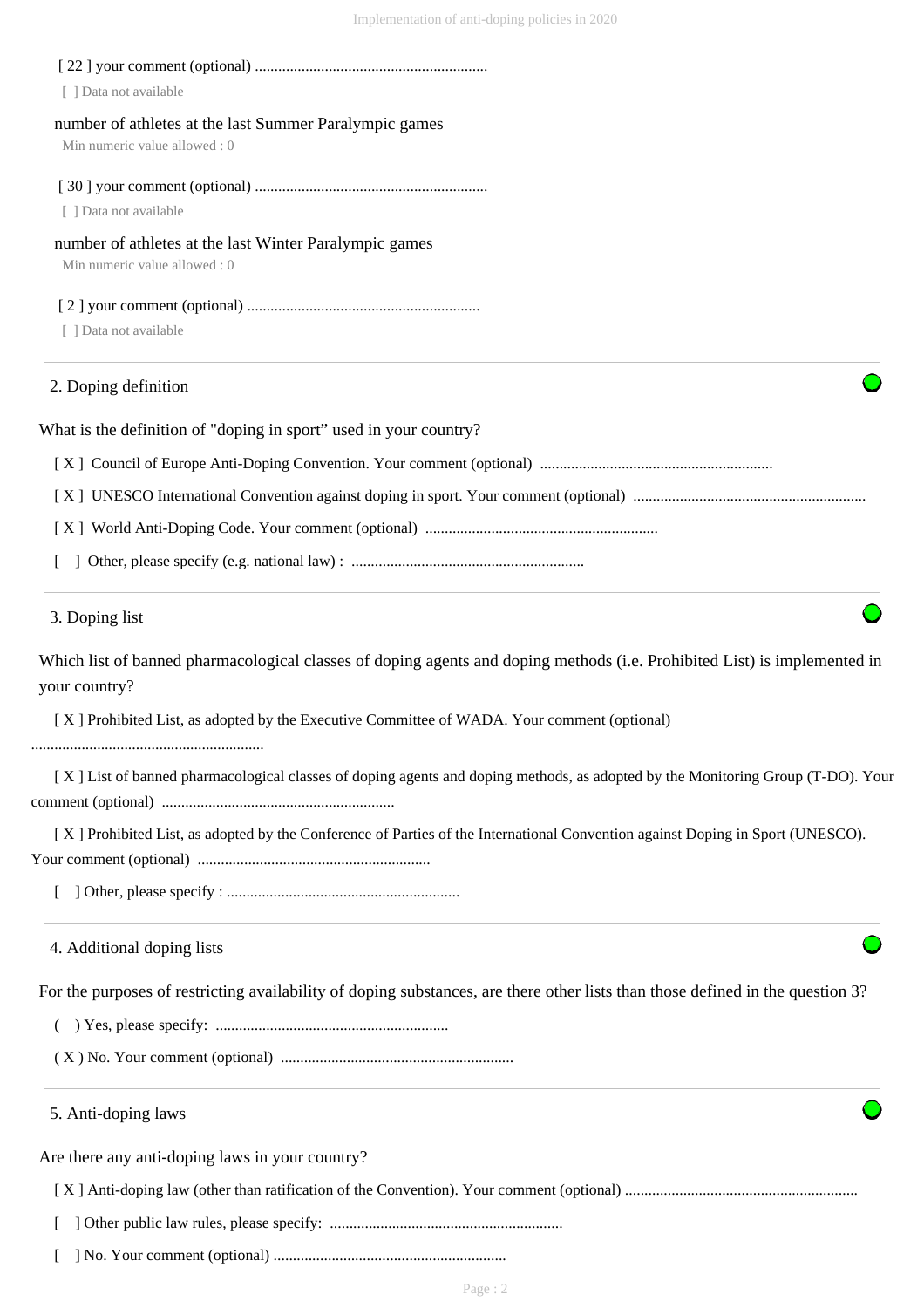#### 6. National Anti-Doping Organisation (NADO)

What is the legal status of your national anti-doping organisation? Please upload the statutes, if possible

- ( X ) Public authority. Your comment (optional)Pas de changement dans les statuts en 2020
- ( ) Non-governmental organisation. Your comment (optional) ............................................................
- ( ) Private company. Your comment (optional) ............................................................
- ( ) National Olympic Committee acting as a NADO. Your comment (optional) ............................................................
- ( ) Other, please specify : ............................................................

#### 7. NADO activities

Which of the activities below are conducted by your national anti-doping organisation? Please upload the organisational chart, if possible

|                                                | Yes. Your comment<br>(optional) | No, please specify which<br>organisation is in charge                    |
|------------------------------------------------|---------------------------------|--------------------------------------------------------------------------|
| Co-ordination of action by public authorities  | (X)                             |                                                                          |
| Co-ordination of the fight against trafficking |                                 | $(X)$ Service publique<br>fédéral (Ministère de l'intérieur.<br>douanes) |
| Testing (doping control)                       | (X)                             |                                                                          |
| Results management                             | (X)                             |                                                                          |
| Disciplinary procedures                        |                                 | $(X)$ CIDD + VDT                                                         |
| Education and/or information                   | (X)                             |                                                                          |
| Research                                       |                                 | $(X)$ DoCoLab Ghent +<br>Service publique fédéral santé                  |

#### 8. Funding of anti-doping programme

#### What was the annual budget of the NADO for the 2020 calendar year?

Min numeric value allowed : 0

#### [ 2202000 ] amounteurosCurrency

[ ] Data not available

#### 9. Funding sources

How is the NADO funded? Please select all that apply and indicate an estimate in percentages:

#### [ X ] Government100%

 [ ] National Lottery programme ............................................................ % [ ] National Olympic Committee (NOC) ............................................................ % [ ] Other sports organisation(s) ............................................................ %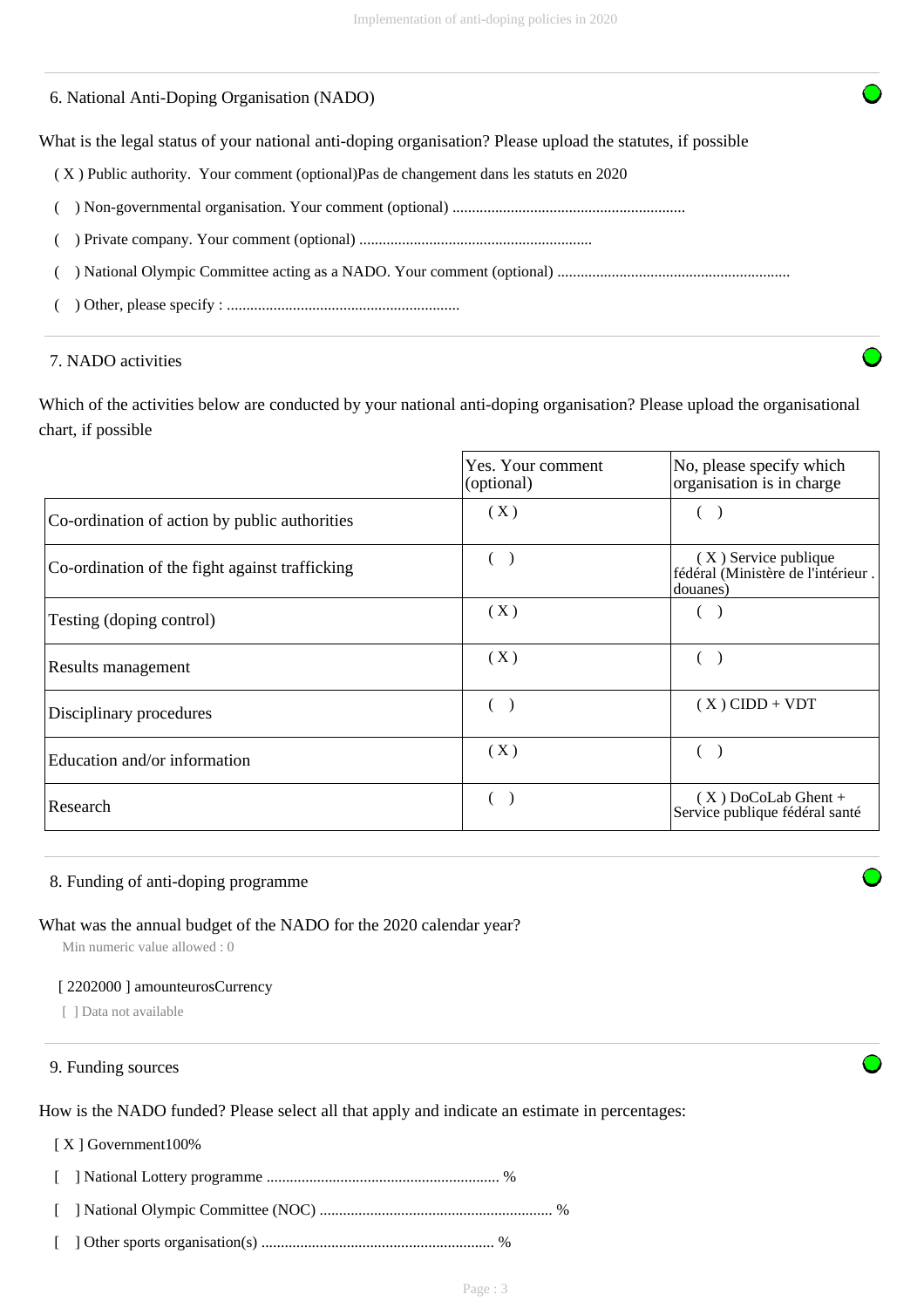| 10. Distribution of funding                                                                                                                               |
|-----------------------------------------------------------------------------------------------------------------------------------------------------------|
| What percentage of NADO's annual budget is put towards the following core programs?                                                                       |
| [33] Testing (including equipment, transportation, sample collection personnel fees)                                                                      |
| [45.6] Sample analysis                                                                                                                                    |
| [0] Investigations                                                                                                                                        |
| [13.8] Education                                                                                                                                          |
| [0.25] Research                                                                                                                                           |
| [2.8] Results Management/Legal                                                                                                                            |
| [0.25] Therapeutic Use Exemptions (TUEs)                                                                                                                  |
| [ ] Data not available                                                                                                                                    |
| 11. Other funding for the anti-doping programme                                                                                                           |
| Are other institutions funding any parts of the national anti-doping programme (e.g. laboratories, research, WADA<br>contribution, Unesco Voluntary Fund) |
|                                                                                                                                                           |
| $(X)$ No                                                                                                                                                  |
| 12. Sport budget                                                                                                                                          |
| What amount has been allocated to sport from the State budget through the national ministry responsible for sport for the year<br>2020?                   |
| [208000000] amounteuroscurrency / other information<br>[ ] Data not available                                                                             |
| 12 I imiting public funding to organizations                                                                                                              |

13. Limiting public funding to organisations

Is public funding withheld from organisations that do not comply with anti-doping regulations and related legal instruments?

( X ) Yes, all funding is withheld; your comment (optional) ............................................................

( ) A limited amount of funding is withheld; your comment (optional) ............................................................

( ) No financial implications; your comment (optional) ............................................................

( ) Information not available; your comment (optional) ............................................................

14. Limitation of public funding of persons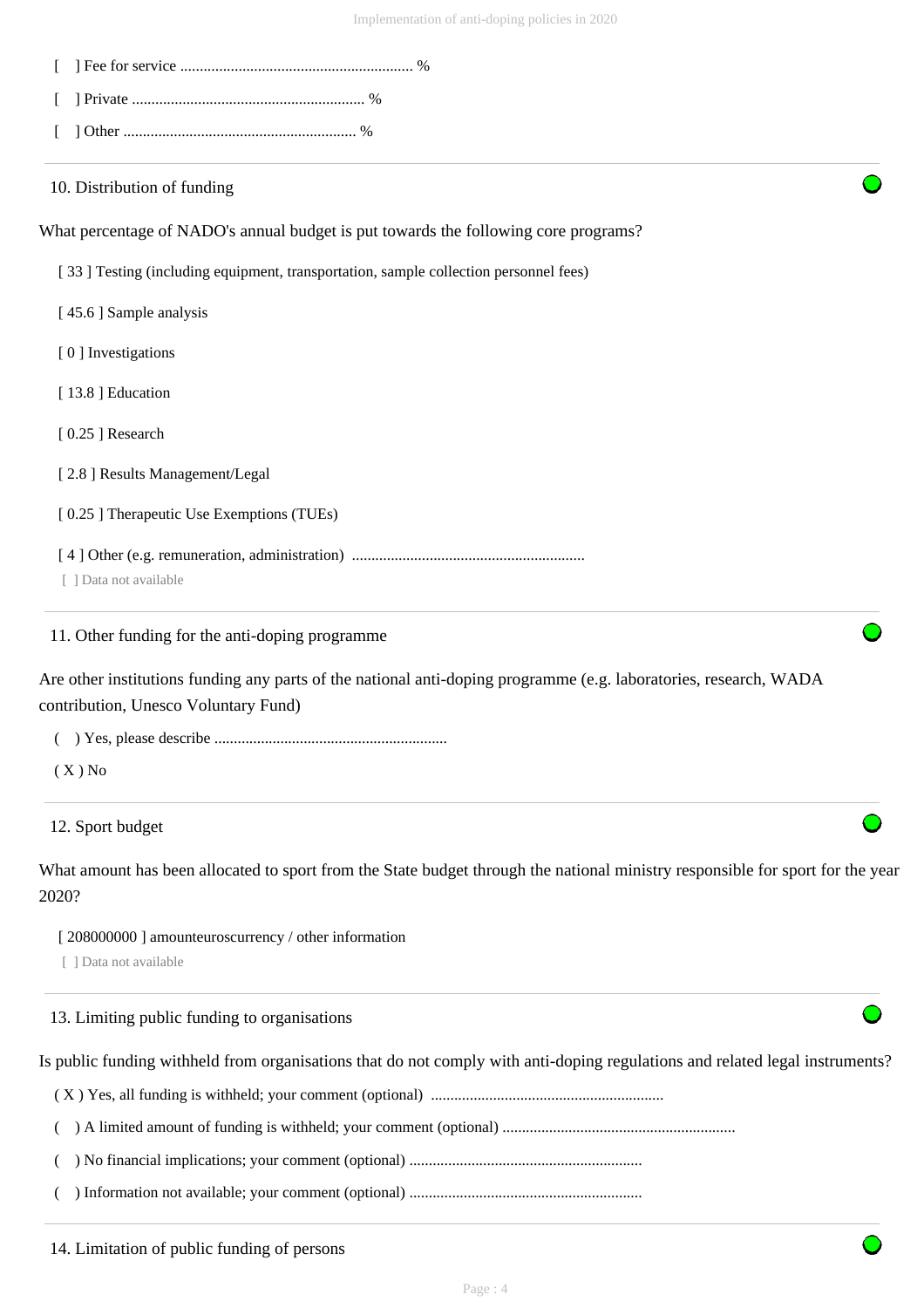Is sport-related financial assistance provided by public authorities withheld from banned athletes or athlete support personnel during the period of their suspension?

( X ) Yes, all funding is withheld; your comment (optional)

( ) A limited amount of funding is withheld; your comment (optional) ............................................................

( ) No; your comment (optional) ............................................................

( ) Not applicable (no sport-related financial assistance is provided by public authorities to athletes or support personnel); your

comment (optional) ............................................................

( ) Information not available; your comment (optional) ............................................................

#### 15. Testing programme

Does your country have a national testing programme?

( X ) Yes

( ) No, please explain ............................................................

16. Elements of the testing programme

What elements of the testing program are implemented by the NADO?

[ X ] Risk assessment and test distribution planning (TDP)

[ X ] Registered testing pool

- [ X ] Random selection of athletes
- [ X ] Targeted selection of athletes
- [ X ] In-competition testing
- [X] Out-of-competition testing
- [X] No-advance notice testing
- [X ] Blood testing
- [ X ] Athlete biological passport (ABP) modules
- [ ] Other elements, please specify ............................................................

[ ] If some elements are implemented by another body, please specify which body ............................................................

### 17. Quality certificate

Is your NADO or part of its procedures certified according to a quality standard (such as ISO or any other quality assurance system)?

|--|--|--|--|--|--|

- ( ) In progress, please specify ............................................................
- ( X ) No. Your comment (optional) ............................................................

18. NADO staff, committee members and other anti-doping specialists

Please outline below how many NADO staff, committees' members and other anti-doping specialists are involved in the coordination and management of your anti-doping programs (except sample collection personnel)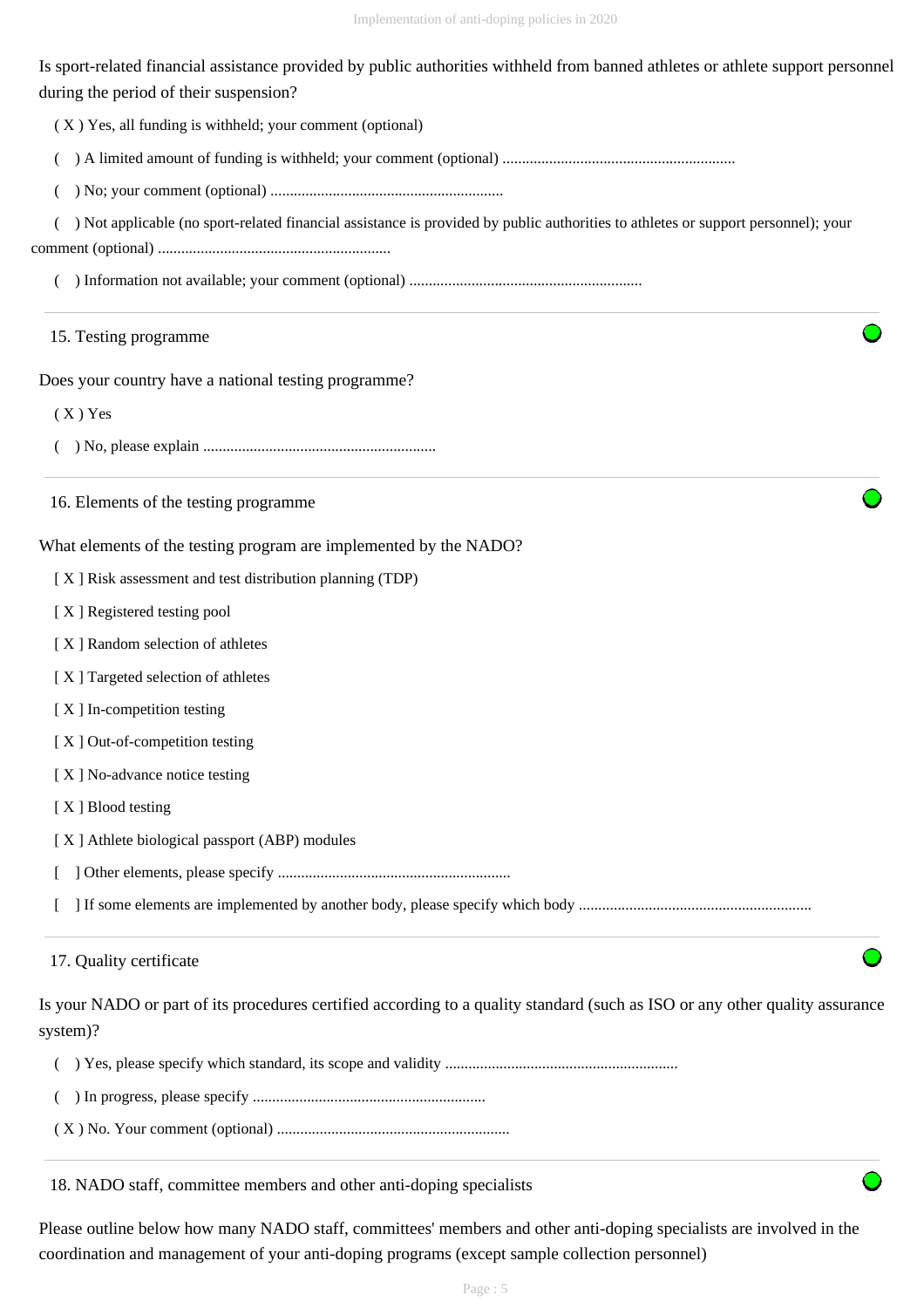Min numeric value allowed : 0

#### [19] staff full time

[ 3 ] staff part time

[ 19 ] committees' members (including, but not limited to, members of the disciplinary panels, NADO Board, TUE, education, whereabouts, scientific, athletes, appeals, ethics and/or other committees)

 [ 0 ] other specialists, please describe ............................................................ [ ] Data not available Do you have sample collection personnel (SCP) ? ( X ) Yes, within the NADO ( ) Yes, through a service provider (Delegated third party) ............................................................ ( ) No, please explain ............................................................ How many doping control officers (DCOs), blood control officers (BCOs) and chaperones are in your sample collection personnel programme? Min numeric value allowed : 0 [ 41 ] DCOs; your comment (optional) ............................................................ [ 41 ] BCOs; your comment (optional)ACD = APS car nos ACD sont médecins [ 142 ] Chaperones; your comment (optional) ............................................................ [ ] Data not available Is there a doping control laboratory in your country? [ X ] Yes, accredited or approved by WADA in accordance with the International Standard for Laboratories 19. Sample collection personnel 20. Number of DCOs and BCOs 21. Laboratory

[ ] No, but a preparatory process is in progress to apply for accreditation or approval by WADA

 $\lceil$   $\rceil$  No

# 22. Use of WADA laboratories

Which WADA-accredited or approved laboratories are used for analysis of samples collected by your NADO as a Testing authority within your national testing program in the year 2020? Please list all that applies, including the laboratory in your own country (if you use it) and indicate the percentage of samples analysed in each laboratory. Enter "0", if you don't use this laboratory

|                       | \% of NADO samples (estimate) |
|-----------------------|-------------------------------|
| <b>ANKARA, TURKEY</b> | -0                            |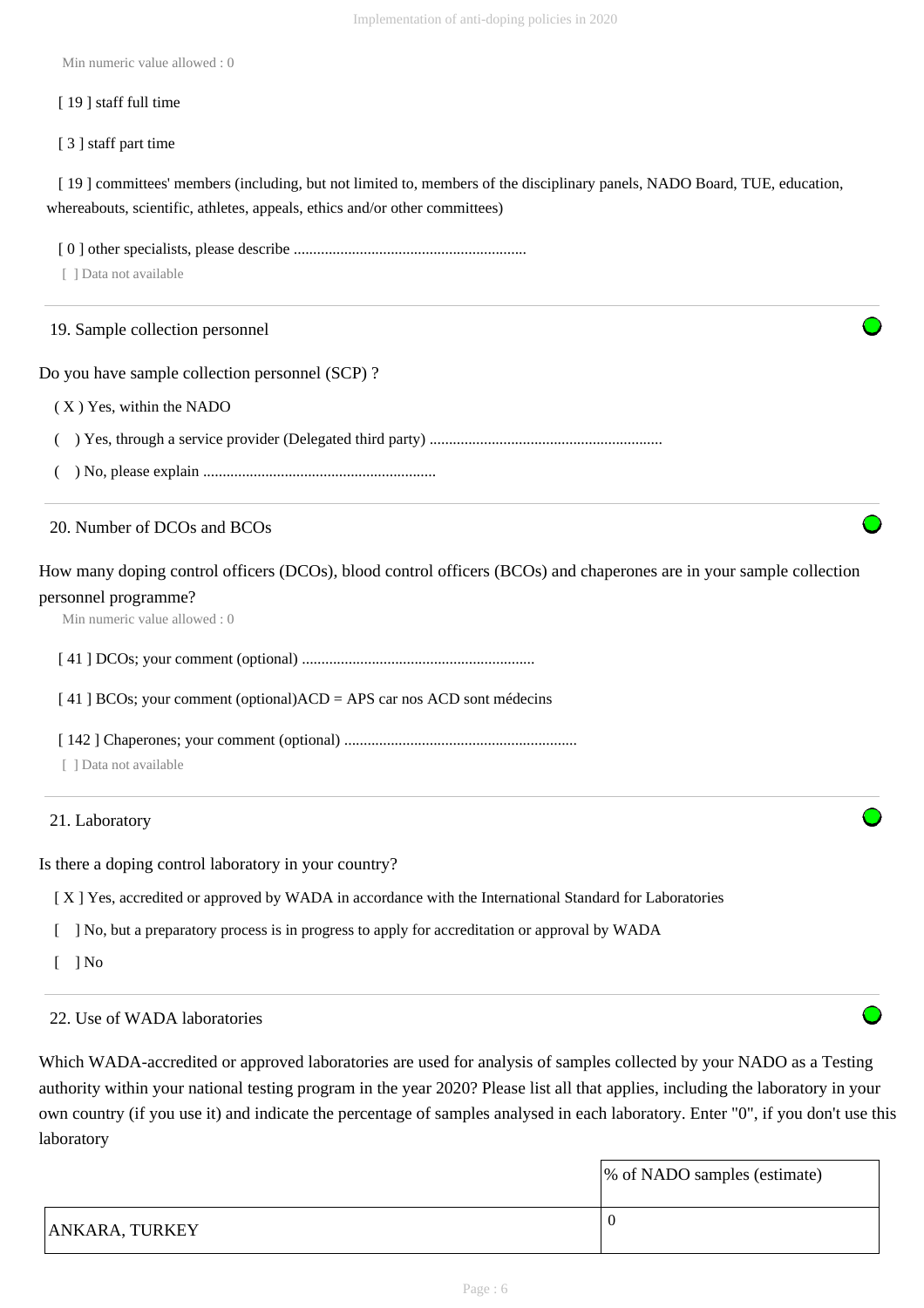| ATHENS, GREECE                    | $\boldsymbol{0}$ |
|-----------------------------------|------------------|
| <b>BANGKOK, THAILAND</b>          | $\boldsymbol{0}$ |
| <b>BARCELONA, SPAIN</b>           | $\boldsymbol{0}$ |
| <b>BEIJING, CHINA</b>             | $\boldsymbol{0}$ |
| <b>BLOEMFONTEIN, SOUTH AFRICA</b> | $\boldsymbol{0}$ |
| <b>BUCHAREST, ROMANIA</b>         | $\boldsymbol{0}$ |
| <b>COLOGNE, GERMANY</b>           | $\mathbf{1}$     |
| DOHA, QATAR                       | $\boldsymbol{0}$ |
| GHENT, BELGIUM                    | 97               |
| HAVANA, CUBA                      | $\boldsymbol{0}$ |
| <b>HELSINKI, FINLAND</b>          | $\boldsymbol{0}$ |
| <b>KREISCHA, GERMANY</b>          | $\boldsymbol{0}$ |
| LAUSANNE, SWITZERLAND             | $\boldsymbol{0}$ |
| LONDON, UNITED KINGDOM            | $\boldsymbol{0}$ |
| LOS ANGELES, USA                  | $\boldsymbol{0}$ |
| <b>MADRID, SPAIN</b>              | $\boldsymbol{0}$ |
| MONTREAL, CANADA                  | $\boldsymbol{0}$ |
| NEW DELHI, INDIA                  | $\boldsymbol{0}$ |
| <b>OSLO, NORWAY</b>               | $\boldsymbol{0}$ |
| PARIS, FRANCE                     | $\overline{2}$   |
| <b>RIO DE JANEIRO, BRAZIL</b>     | $\boldsymbol{0}$ |
| <b>ROMA, ITALY</b>                | $\boldsymbol{0}$ |
| SALT LAKE CITY, USA               | $\boldsymbol{0}$ |
| SEIBERSDORF, AUSTRIA              | $\boldsymbol{0}$ |
| SEOUL, SOUTH KOREA                | $\boldsymbol{0}$ |
| STOCKHOLM, SWEDEN                 | $\boldsymbol{0}$ |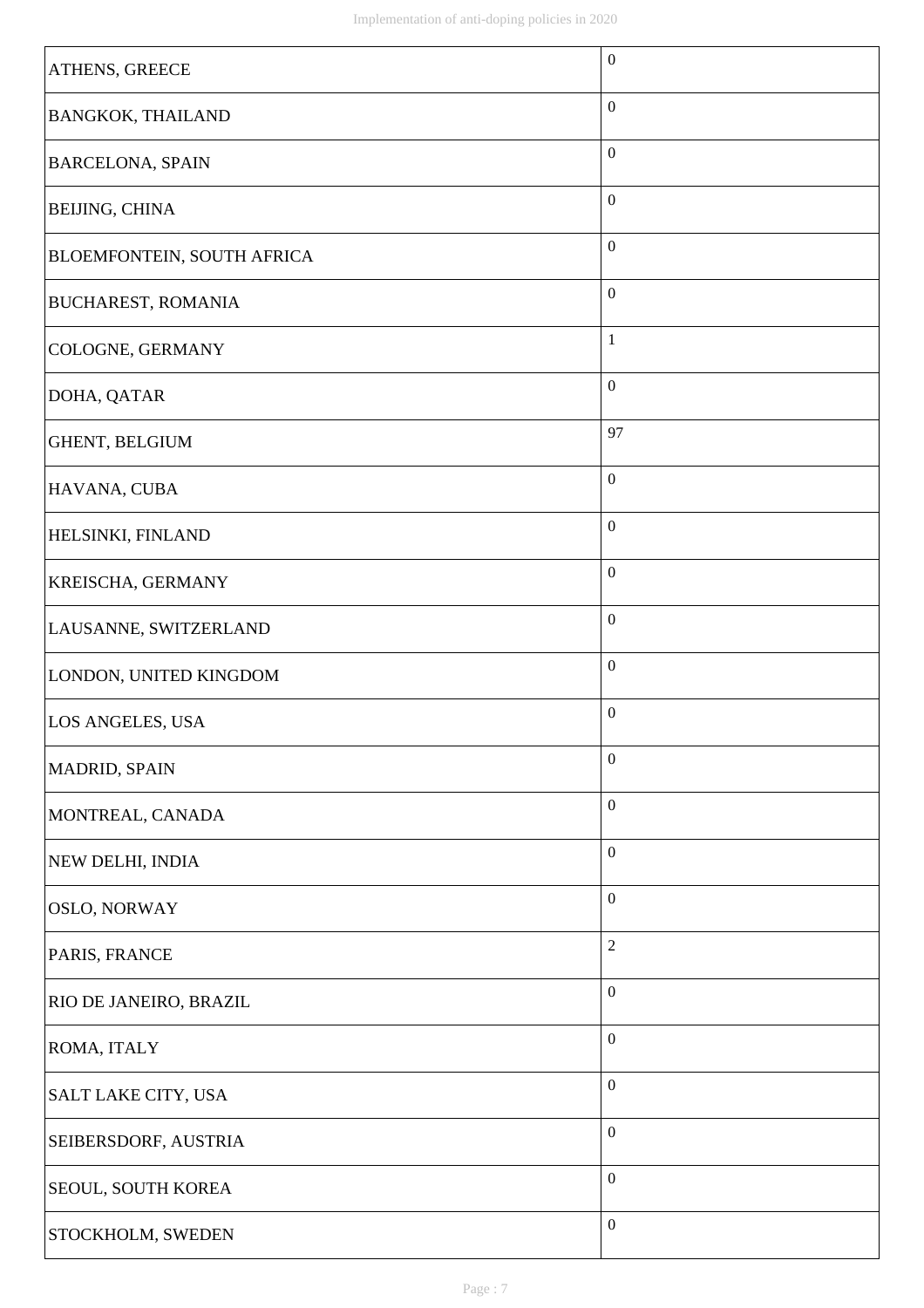| <b>SYDNEY, AUSTRALIA</b> | -0 |
|--------------------------|----|
| TOKYO, JAPAN             | -0 |
| <b>WARSAW, POLAND</b>    | -0 |

23. Testing statistics

[ ] Data not available

# How many samples were collected under your national testing program in the year 2020?

|                                                             | Urine | Blood (including ABP) |
|-------------------------------------------------------------|-------|-----------------------|
| In-competition samples<br>Min numeric value allowed : 0     | 985   | 57                    |
| Out-of-competition samples<br>Min numeric value allowed : 0 | 1135  | 461                   |

[ ] Data not available

# 24. Testing abroad

Did you test athletes under your authority who reside or train abroad (directly or by subcontracting other ADOs or antidoping service providers)?

( X ) Yes; your comment (optional) ............................................................

( ) Not in 2020, but we have authorisation to do so; your comment (optional) ............................................................

( ) No, we do not have authorisation to do so; your comment (optional) ............................................................

25. Disciplinary system

Please describe the disciplinary process for the anti-doping rule violations and application of the T-DO Recommendation on ensuring the independence of hearing panels (bodies) and promoting fair trial in anti-doping cases [T-DO/Rec(2017)01] http://rm.coe.int/recommendation-on-ensuring-the-independence-of-hearing-panels-bodies-a/1680735159

| Has your State established<br>centralised panel/body in<br>charge of all hearing<br>proceedings in anti-doping<br>matters (hearing panel)?                                                       | oui            | non | non |
|--------------------------------------------------------------------------------------------------------------------------------------------------------------------------------------------------|----------------|-----|-----|
| Is the hearing panel<br>independent, and<br>operationally independent<br>from sport movement (i.a.<br>national federations,<br>National Olympic<br>Committee, National<br>Paralympic Committee)? | <sub>oui</sub> | non | non |
| Is the hearing panel<br>operationally independent<br>from the government?                                                                                                                        | <sub>oui</sub> | non | non |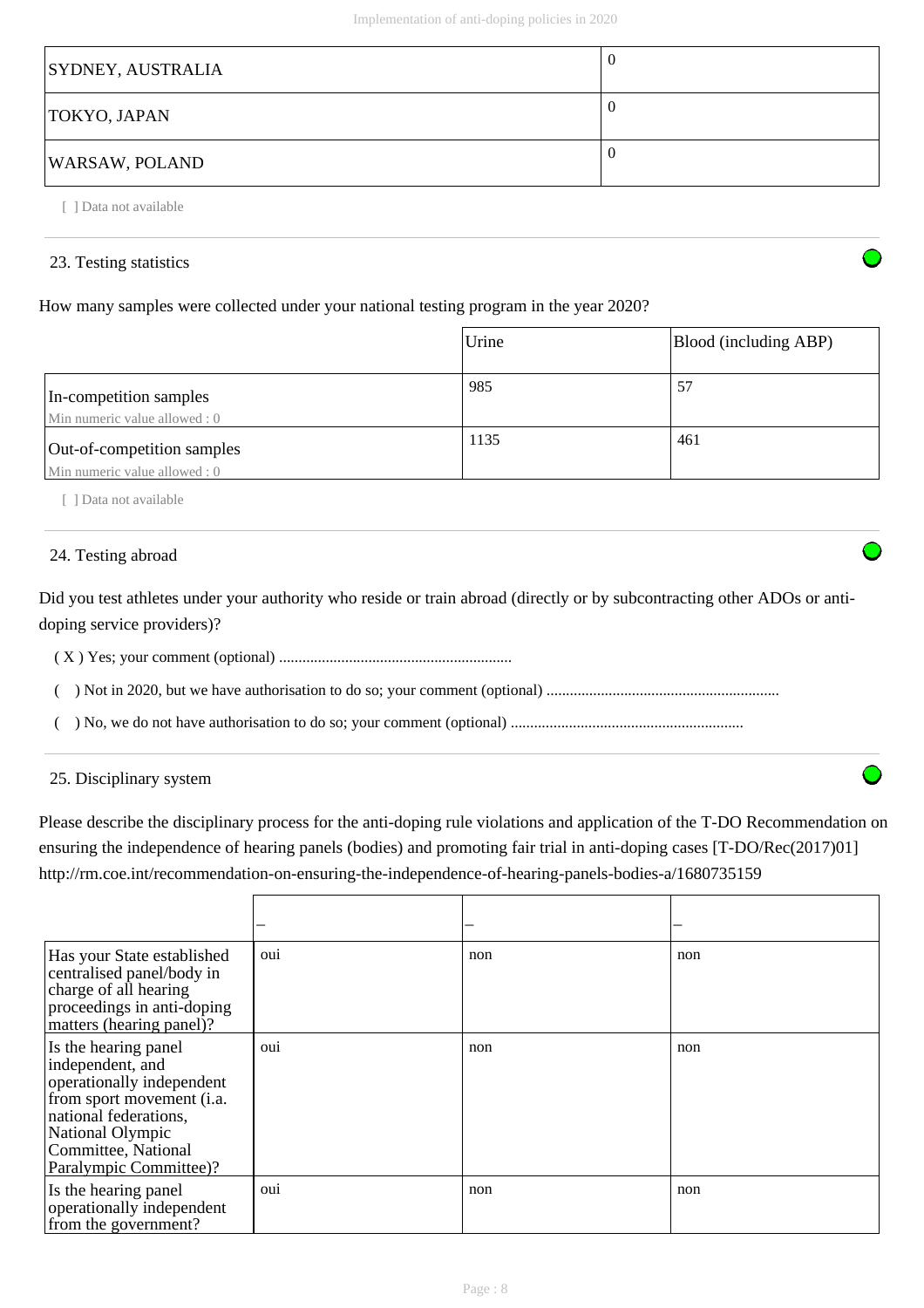| Is the hearing panel<br>operationally independent<br>from the NADO?                                           | <sub>oui</sub> | non | non |
|---------------------------------------------------------------------------------------------------------------|----------------|-----|-----|
| Are you aware of T-<br>DO/Rec(2017)01?                                                                        | OU1            | non | non |
| Is the composition of the<br>hearing panel in line with the<br>requirements outlined in T-<br>DO/Rec(2017)01? | OU1            | non | non |
| Are the rights of access to<br>justice ensured in accordance<br>with $T\text{-DO/Rec}(2017)01?$               | <sub>oui</sub> | non | non |
| Other comments                                                                                                | non            | non | non |

[ ] Data not available

#### 26. Appeals system

Please describe the process for handling anti-roping rule violations appeals

 Describe, upload documents or add the link to the relevant content Communauté française : article 19, § 5 du décret Communauté flamande : article 24 + articles 26 à 40 du décret

Communauté germanophone : article 37 de l'arrêté

Région de Bruxelles capitale : La Procédure d'appel est en cours de rédaction Art. 35/1 de l'ordonnance en projet

#### [ ] Data not available

#### Attachments

- <sup>2016\_02\_22, Dekret zur Bekämpfung des Dopings im S.docx</sup>
- Communauté flamande.pdf
- <sup>2016\_03\_17, Erlass zur Ausführung des Dekrets vom .docx</sup>
- Decret\_1mars2020.pdf

# 27. Anti-doping rule violations (ADRV)

How many anti-doping rule violations cases were initiated in 2020 and how many of these initiated cases resulted in the imposition of a sanction?

|                                                | Initiated cases | Cases that resulted in a Cases that resulted in<br>sanction | no sanction |
|------------------------------------------------|-----------------|-------------------------------------------------------------|-------------|
| Presence of a prohibited substance or its      | 30              | 17                                                          | 13          |
| metabolities or markers in an athlete's sample |                 |                                                             |             |
| Min numeric value allowed : 0                  |                 |                                                             |             |
| Use or attempted use by an athlete of a        | $\theta$        | $\Omega$                                                    | $\Omega$    |
| prohibited substance or a prohibited method    |                 |                                                             |             |
| Min numeric value allowed : 0                  |                 |                                                             |             |
| Evading, refusing or failing to submit to      | $\Omega$        | $\Omega$                                                    | $\Omega$    |
| sample collection                              |                 |                                                             |             |
| Min numeric value allowed: 0                   |                 |                                                             |             |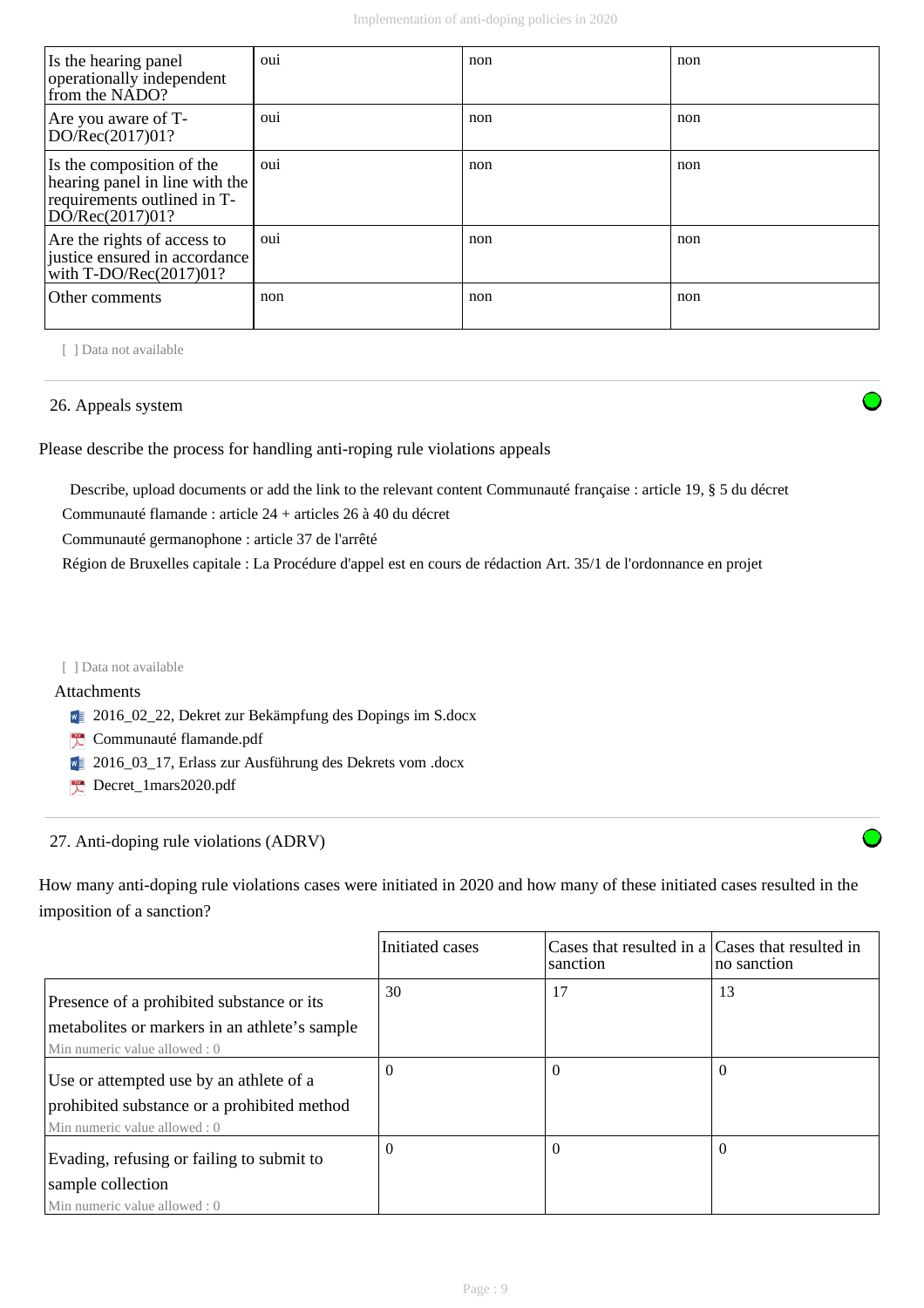| <b>Whereabouts failures</b><br>Min numeric value allowed: 0                                                                   | 13       | $\Omega$         | 9        |
|-------------------------------------------------------------------------------------------------------------------------------|----------|------------------|----------|
| Tampering or attempted tampering with any<br>part of doping control                                                           | $\Omega$ | $\Omega$         | $\Omega$ |
| Min numeric value allowed: 0<br>Possession of prohibited substances and<br>prohibited methods<br>Min numeric value allowed: 0 | $\Omega$ | $\theta$         | $\theta$ |
| Trafficking or attempted trafficking in any<br>prohibited substance or prohibited method<br>Min numeric value allowed: 0      | $\Omega$ | $\boldsymbol{0}$ | $\Omega$ |
| Administration or attempted administration to<br>any athlete of any prohibited method or<br>prohibited substance              | $\Omega$ | $\Omega$         | $\Omega$ |
| Min numeric value allowed : 0<br>Complicity<br>Min numeric value allowed: 0                                                   | $\Omega$ | $\mathbf{0}$     | $\Omega$ |
| Prohibited association<br>Min numeric value allowed: 0                                                                        | $\Omega$ | $\mathbf{0}$     | $\Omega$ |

[ ] Data not available

#### 28. Whereabouts failures

How many of the following whereabouts failures have you registered in 2020?

[40] One missed test or filing failure

[11] Any combination of two missed tests and/or filing failures

[ ] Data not available

29. Co-operation with law enforcement agencies

What measures have been taken to ensure co-operation between NADO and law enforcement agencies in limiting illegal availability of doping substances?

[ ] Law, please specify ............................................................

[ X ] Agreement, please specify Protocole de coopération Parquet-Police

[ ] Ad hoc activities, please specify ............................................................

[ ] Other, please specify ............................................................

[ ] None; your comment (optional) ............................................................

#### Attachments

Protocole ONADS PG et Police avril 19.pdf

30. Sanctions for doping trafficking

Are there specific penalties or sanctions for illegal circulation of doping substances, in addition to those regulating the movement of medicines and narcotics?

Page : 10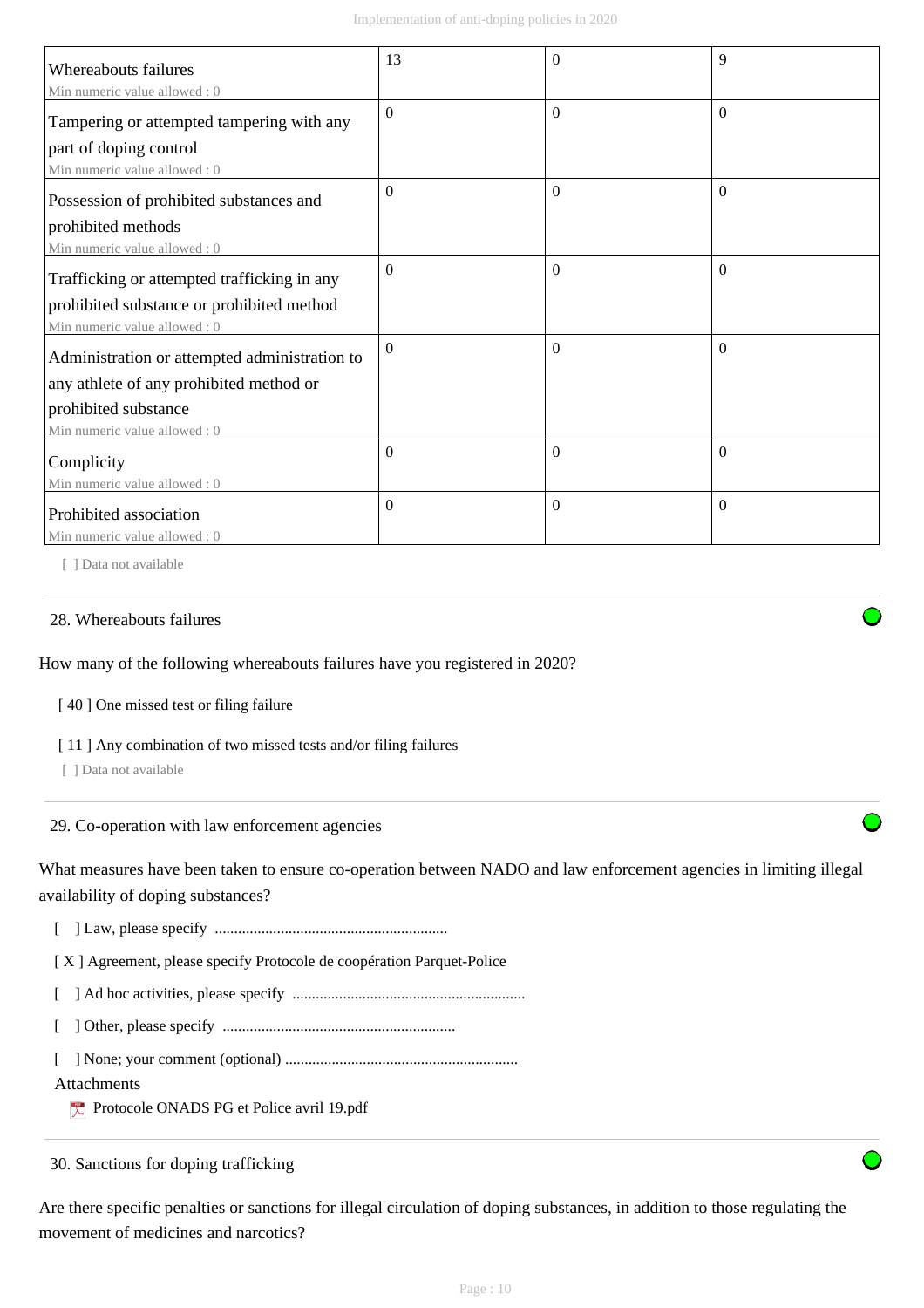|      | 31. Statistics on doping trafficking                                                                                        |
|------|-----------------------------------------------------------------------------------------------------------------------------|
|      | Do law enforcement agencies share data on the seizure of doping substances with the NADO?                                   |
|      |                                                                                                                             |
|      |                                                                                                                             |
|      |                                                                                                                             |
|      | 32. Whistleblowers                                                                                                          |
|      | Is your NADO implementing a whistleblower policy/programme?                                                                 |
|      |                                                                                                                             |
| 2021 | (X) No, but a preparatory process is in progress to develop a whistleblower policy/programme; any commentProgramme lancé en |
|      |                                                                                                                             |
|      | 33. Legal background for Whistleblower policy                                                                               |
|      | If your NADO implements a Whistleblower policy/programme, please describe the legal framework for this programme            |
|      | [X] National legislation                                                                                                    |
|      | ] NADO Rules                                                                                                                |
|      | Direct application of WADA Whistleblowing programme/policy and procedure for reporting misconduct                           |
|      | Direct application of the rules of one or more international sports organisations, if yes, please list them                 |
|      |                                                                                                                             |
|      | ] Not applicable                                                                                                            |
|      | 34. Organisation of anti-doping education                                                                                   |
|      | Which organisations are involved in implementing anti-doping education programs?                                            |
|      | [X] National anti-doping organisation                                                                                       |
|      | [X] Ministry responsible for sport                                                                                          |
|      | Ministry responsible for education                                                                                          |
|      | ] Ministry responsible for health                                                                                           |

[ ] Other governmental body ............................................................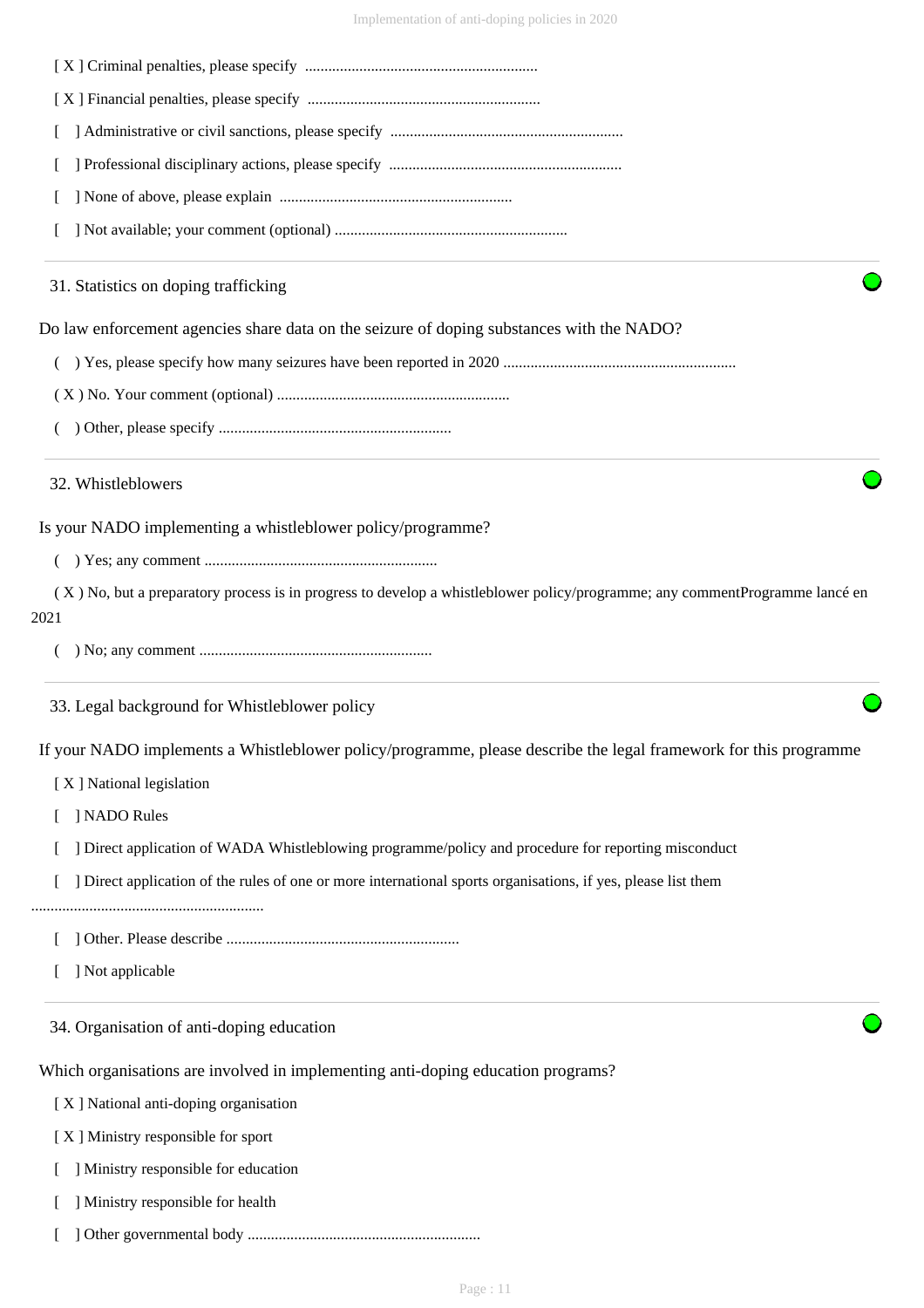#### [ X ] National sport federations

- [ ] Regional/municipal sport organisations
- [ X ] Universities
- [ X ] Schools
- [ X ] Sport clubs
- [ ] Other bodies ............................................................

# 35. Anti-doping education themes

|  |  | What types of anti-doping message are provided for different target groups? |
|--|--|-----------------------------------------------------------------------------|
|  |  |                                                                             |
|  |  |                                                                             |
|  |  |                                                                             |

|                              | elite<br>athletes | young<br>athletes | recreatio<br>nal<br>athletes | sports<br>officials | coaches | medical<br>personne | school<br>pupils | media                             | general<br>public | other                             |
|------------------------------|-------------------|-------------------|------------------------------|---------------------|---------|---------------------|------------------|-----------------------------------|-------------------|-----------------------------------|
| National and                 | [X]               | [X]               | [X]                          | [X]                 | [X]     | [X]                 | [X]              | $[\ ]$                            | [X]               | $[\ ]$                            |
| International anti-          |                   |                   |                              |                     |         |                     |                  |                                   |                   |                                   |
| doping rules                 |                   |                   |                              |                     |         |                     |                  |                                   |                   |                                   |
| Harm of doping to            | [X]               | [X]               | [X]                          | [X]                 | [X]     | [X]                 | [X]              | $\begin{bmatrix} 1 \end{bmatrix}$ | [X]               | $[\ ]$                            |
| the spirit of sport          |                   |                   |                              |                     |         |                     |                  |                                   |                   |                                   |
| Athletes and                 | [X]               | [X]               | [X]                          | [X]                 | [X]     | [X]                 | [X]              | $[\ ]$                            | [X]               | $[\ ]$                            |
| athlete support              |                   |                   |                              |                     |         |                     |                  |                                   |                   |                                   |
| personnel's rights           |                   |                   |                              |                     |         |                     |                  |                                   |                   |                                   |
| and responsibilities         |                   |                   |                              |                     |         |                     |                  |                                   |                   |                                   |
| Consequences of              | [X]               | [X]               | [X]                          | [X]                 | [X]     | [X]                 | [X]              | $\begin{bmatrix} 1 \end{bmatrix}$ | [X]               | $[ \ ]$                           |
| doping, including            |                   |                   |                              |                     |         |                     |                  |                                   |                   |                                   |
| sanctions, health            |                   |                   |                              |                     |         |                     |                  |                                   |                   |                                   |
| and social                   |                   |                   |                              |                     |         |                     |                  |                                   |                   |                                   |
| consequences                 |                   |                   |                              |                     |         |                     |                  |                                   |                   |                                   |
| Substances and               | [X]               | [X]               | [X]                          | [X]                 | [X]     | [X]                 | [X]              | $\begin{bmatrix} 1 \end{bmatrix}$ | [X]               |                                   |
| methods on the               |                   |                   |                              |                     |         |                     |                  |                                   |                   |                                   |
| Prohibited List              |                   |                   |                              |                     |         |                     |                  |                                   |                   |                                   |
| Doping control<br>procedures | [X]               | [X]               | [X]                          | [X]                 | [X]     | [X]                 | [X]              | $\begin{bmatrix} 1 \end{bmatrix}$ | [X]               | $\begin{bmatrix} 1 \end{bmatrix}$ |
| Therapeutic use              | [X]               | [X]               | [X]                          | [X]                 | [X]     | [X]                 | [X]              | $\begin{bmatrix} 1 \end{bmatrix}$ | [X]               | $\begin{bmatrix} 1 \end{bmatrix}$ |
| exemptions                   |                   |                   |                              |                     |         |                     |                  |                                   |                   |                                   |
| (TUEs)                       |                   |                   |                              |                     |         |                     |                  |                                   |                   |                                   |
| Applicable                   | [X]               | [X]               | [X]                          | [X]                 | [X]     | [X]                 | [X]              | $[\ ]$                            | [X]               | $\begin{bmatrix} 1 \end{bmatrix}$ |
| whereabouts                  |                   |                   |                              |                     |         |                     |                  |                                   |                   |                                   |
| requirements                 |                   |                   |                              |                     |         |                     |                  |                                   |                   |                                   |

36. Nutritional supplements

What measures have been taken to address the problems related to nutritional supplements in sport?

[ ] Restrict availability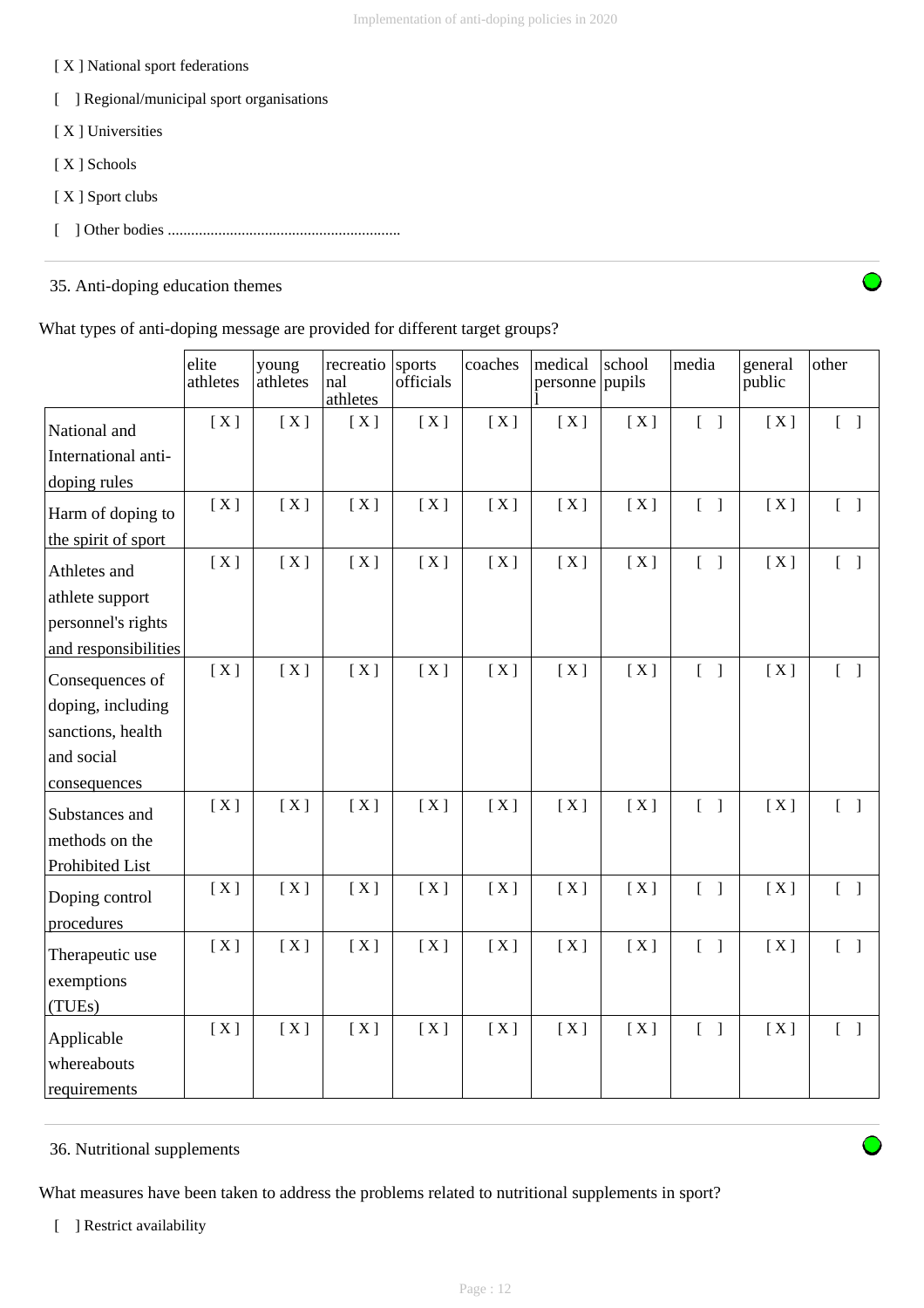- [ ] Control of production
- [ ] Provide quality assurance
- [ ] Comprehensive labelling
- [ ] Limit advertising and promotion
- [ X ] Educational and informational measures
- [ ] Other, please specify: ............................................................

#### 37. Anti-doping research

Has any anti-doping research been undertaken or supported?

- ( ) Yes; your comment (optional) ............................................................
- ( X ) Yes, to a limited extent; your comment (optional) ............................................................
- ( ) No; your comment (optional) ............................................................
- 38. Areas of anti-doping research

What are the areas of anti-doping research?

- [X ] Doping prevention
- [ ] Detection methods
- [ X ] Behavioural and social aspects of doping
- [ X ] Health consequences of doping
- [ ] Physiological and psychological training programmes
- [ ] Emerging substances or methods
- [ ] Alternative testing methods
- [ ] None
- [ ] Other; your comment (optional) ............................................................

39. Publication of anti-doping research

How many articles with the results of this research have been published in peer-reviewed scientific journals? Please upload a summary or share links to resources, if available

- [ 0 ] in 2020; your comment (optional) ............................................................
- [ ] Data not available

### 40. International agreements

Has your country signed any agreements with other Anti-Doping Organisations (ADOs) or agreements on anti-doping with any other organisation or State concerning the following:

> Yes or No; if applicable please explain or upload the document (below)